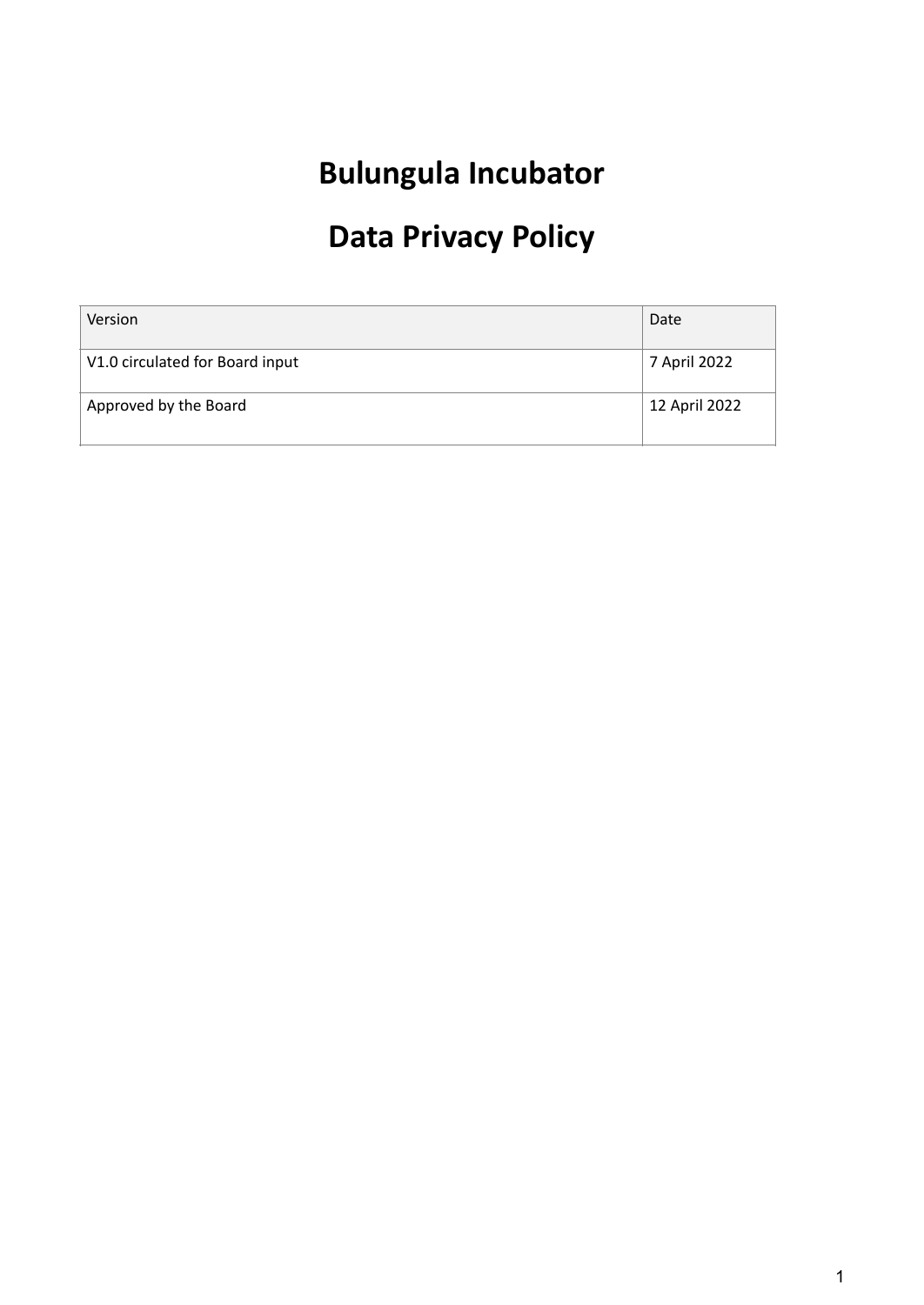| <b>Contents</b>                                         |    |
|---------------------------------------------------------|----|
| <b>INTRODUCTION AND PURPOSE</b>                         | 3  |
| <b>DEFINITIONS</b>                                      | 3  |
| SCOPE                                                   | 5  |
| <b>INFORMATION OFFICER</b>                              | 5  |
| THE RIGHTS OF DATA SUBJECTS                             | 6  |
| DATA PROTECTION PRINCIPLES                              | 7  |
| PROCESSING OF PERSONAL INFORMATION                      | 8  |
| PROCESSING OF SPECIAL PERSONAL INFORMATION              | 8  |
| PROCESSING OF PERSONAL INFORMATION RELATING TO CHILDREN | 9  |
| SPECIFIED, EXPLICIT, AND LEGITIMATE PURPOSES            | 9  |
| ADEQUATE, RELEVANT, AND LIMITED DATA PROCESSING         | 10 |
| ACCURACY OF PERSONAL INFORMATION                        | 11 |
| STORAGE AND RETENTION                                   | 11 |
| SECURE PROCESSING                                       | 12 |
| ACCOUNTABILITY AND RECORD-KEEPING                       | 12 |
| DATA SUBJECT ACCESS                                     | 12 |
| RECTIFICATION OF PERSONAL INFORMATION                   | 13 |
| ERASURE OF PERSONAL INFORMATION                         | 13 |
| DATA PORTABILITY                                        | 13 |
| OBJECTIONS TO PROCESSING PERSONAL INFORMATION           | 14 |
| DIRECT MARKETING                                        | 14 |
| TECHNICAL AND ORGANISATIONAL SECURITY MEASURES          | 14 |
| TRANSFERRING PERSONAL DATA TO ACROSS BORDERS            | 16 |
| PERSONAL INFORMATION BREACH NOTIFICATION                | 17 |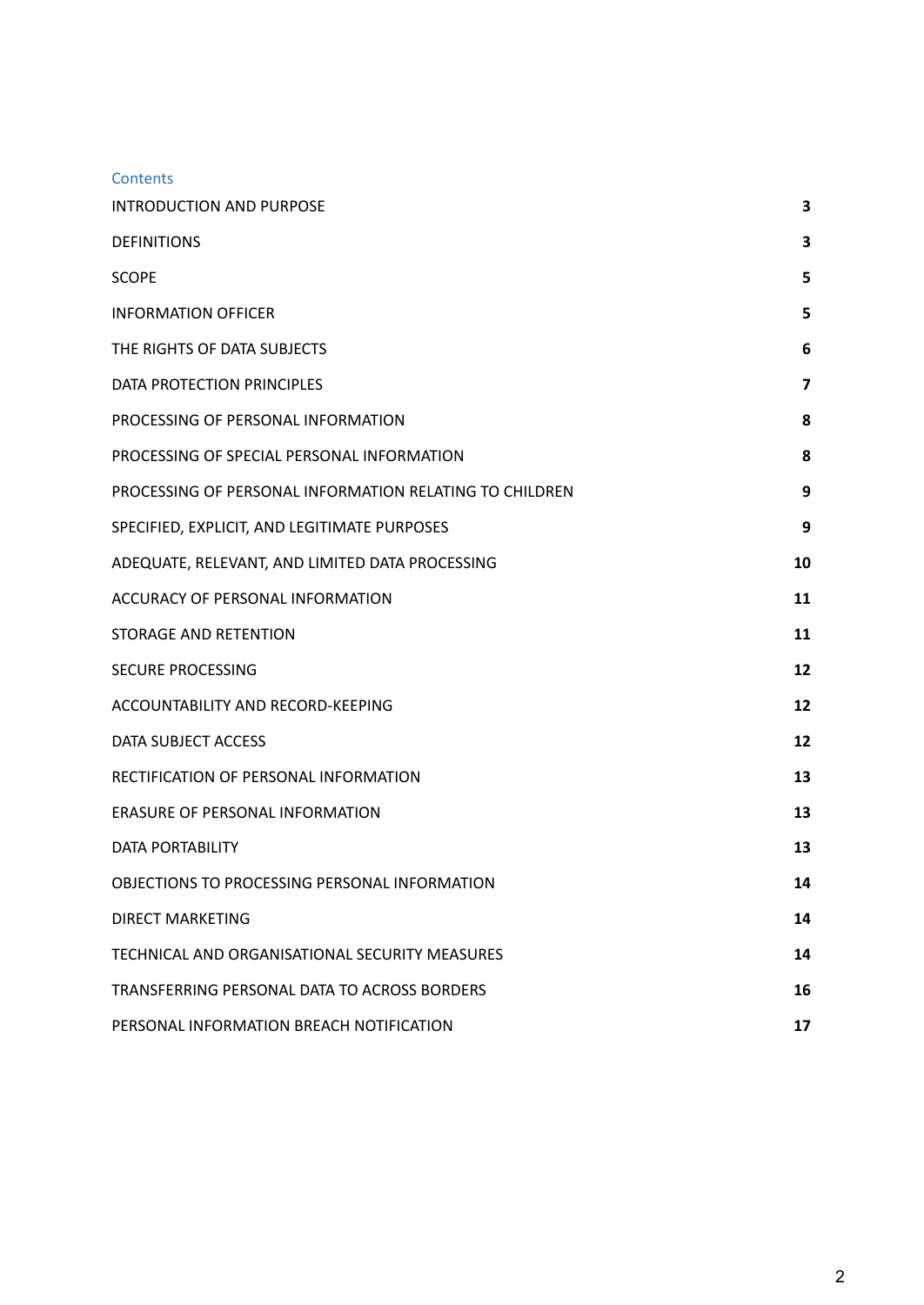# <span id="page-2-0"></span>**1. INTRODUCTION AND PURPOSE**

- 1.1. This policy sets out the data protection principles and procedures pertaining to Bulungula Incubator, a Non Profit Company registered in the Republic of South Africa under Registration Number 2020/125379/08, whose registered office is at Nqileni Village, Xhora Mouth Administrative Area, Elliotdale District 5077 (the "**Organisation**") ("**Policy**").
- 1.2. In particular, this Policy summarises how the Organisation processes personal information belonging to, amongst others, its staff, business contacts, beneficiaries, funders, donors, and suppliers ("**data subjects**").
- 1.3. The Organisation takes the privacy of personal information very seriously, and is committed to processing personal information in accordance with data protection legislation, including the Protection of Personal Information Act (No. 4 of 2013) ("**POPI**") and, where applicable, the General Data Protection Regulation (EU 2016/679), the retained EU law version of the General Data Protection Regulation (EU) 2016/679) as it forms part of the law of England and Wales, Scotland, and Northern Ireland (together, "**GDPR**"), and any other applicable data protection legislation and/or regulation in force from time to time (collectively, the "**Data Protection Laws**").
- 1.4. This Policy is made available on the Organisation's website [\(www.bulungula.org\)](http://www.bulungula.org) and is otherwise available, on request, from the Organisation's Admin Manager: [lindile@bulungulaincubator.org](mailto:lindile@bulungulaincubator.org)
- 1.5.

# <span id="page-2-1"></span>**2. DEFINITIONS**

- 2.1. In this Policy, the following words mean:
	- 2.1.1. **child**. A natural person under the age of 18 years who is not legally competent, without the assistance of a competent person, to take any action or decision in respect of any matter concerning him or herself.
	- 2.1.2. **competent person**. Any person who is legally competent to consent to any action or decision being taken in respect of any matter concerning a child.
	- 2.1.3. **consent**. Any voluntary, specific and informed expression of will in terms of which permission is given for the processing of personal information.
	- 2.1.4. **de-identify**. In relation to personal information of a data subject, to delete any information that:
		- 2.1.4.1. identifies the data subject;
		- 2.1.4.2. can be used or manipulated by a reasonably foreseeable method to identify the data subject; or
		- 2.1.4.3. can be linked by a reasonably foreseeable method to other information that identifies the data subject, and ''**de-identified**'' has a corresponding meaning.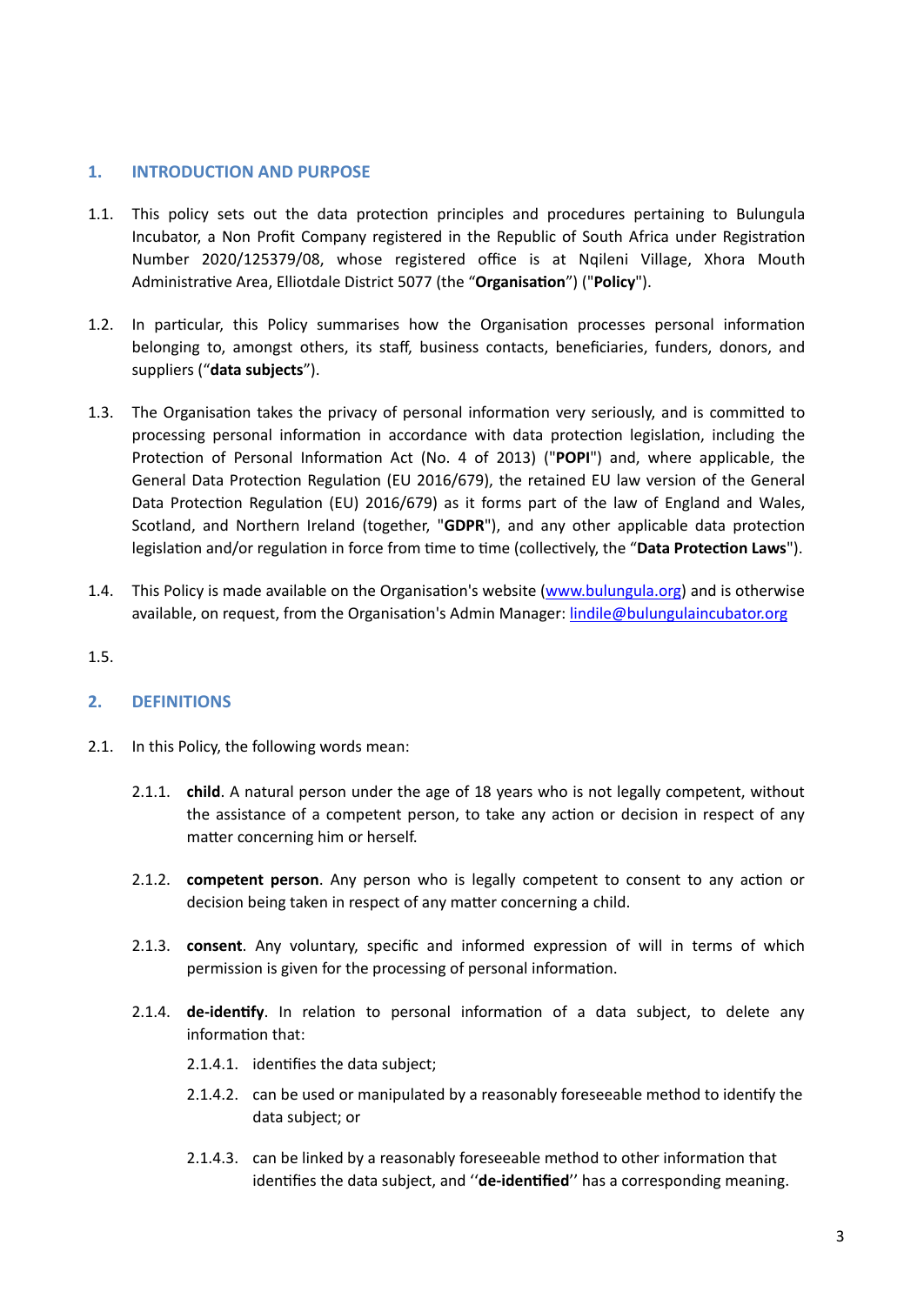# 2.1.5. **Information Officer**. As contemplated in POPI.

- 2.1.6. **operator**. A person who processes personal information for a responsible party in terms of a contract or mandate, without coming under the direct authority of that party.
- 2.1.7. **personal information**. Any information relating to a data subject who can be identified, directly or indirectly, by reference to an identifier such as a name, identification number, location data, an online identifier, or to one or more factors specific to the physical, physiological, genetic, mental, economic, cultural, or social identity of that data subject.
- 2.1.8. **personal information breach**. A breach of security leading to the accidental or unlawful destruction, loss, alteration, unauthorised disclosure of, or access to personal information transmitted, stored, or otherwise processed.
- 2.1.9. **process**. Any operation or set of operations performed on personal information or sets of personal information, whether or not by automated means, such as collection, recording, organisation, structuring, storage, adaptation or alteration, retrieval, consultation, use, disclosure by transmission, dissemination or otherwise making available, alignment or combination, restriction, erasure or destruction.
- 2.1.10. **Regulator**. The Information Regulator established in terms of section 39 of POPI.
- 2.1.11. **responsible party**. A public or private body or any other person which, alone or in conjunction with others, determines the purpose of and means for processing personal information.
- 2.1.12. **special personal information**. As contemplated in section 26 of POPI, which includes religious or philosophical beliefs, race or ethnic origin, trade union membership, political persuasion, health or sex life or biometric information of a data subject; and/or the criminal behaviour of a data subject to the extent that such information relates to:
	- 2.1.12.1. any the alleged commission by a data subject of any offence; or
	- 2.1.12.2. any proceedings in respect of any offence allegedly committed by a data subject or the disposal of such proceedings.
- 2.2. In this Policy:
	- 2.2.1. the words "**include**", "**including**" and "**in particular**" are by way of example only and shall not limit the generality of any preceding words;
	- 2.2.2. if any provision becomes illegal, invalid or unenforceable, such provision shall be , to the extent of its illegality, invalidity or unenforceability, from the balance of this agreement; and
	- 2.2.3. the words "**other**" and "**otherwise**" shall be interpreted as widely as possible and will not be limited by any preceding words.
- 2.3. This Policy has been drafted using the terminology contemplated in POPI. Where this Policy is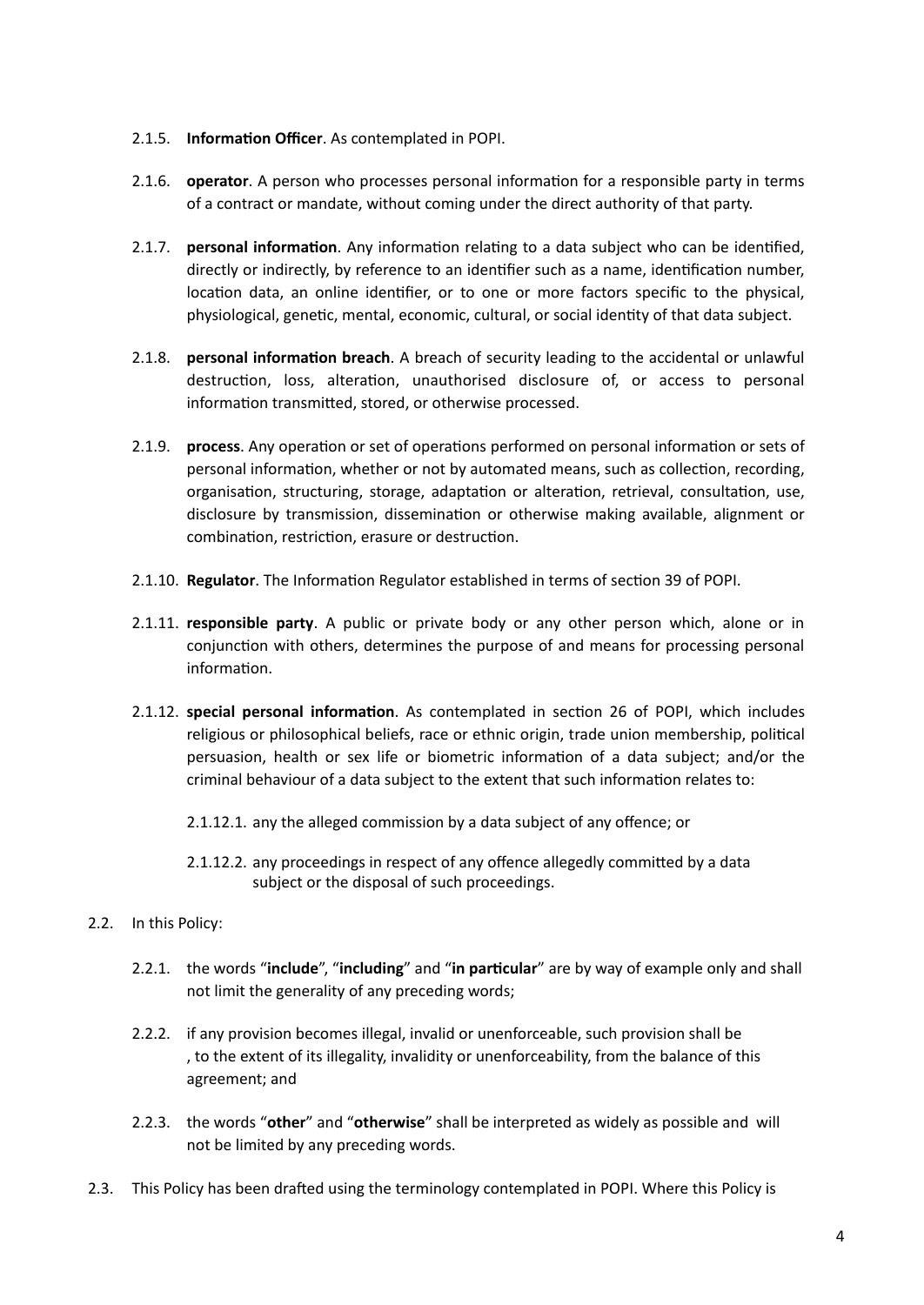interpreted in the context of GDPR, the terms:

- 2.3.1. "I**nformation Officer**" shall be read as "**Data Protection Officer**";
- 2.3.2. "**responsible party** " shall be read as " **data controller**";
- 2.3.3. "**personal information** " shall be read as " **personal data**";
- 2.3.4. "**Regulator**" shall be read as "**Supervisory Authority**"; and
- 2.3.5. "**special personal information**" shall be read as "**special category personal information**", as those terms are defined in GDPR.

### <span id="page-4-0"></span>**3. SCOPE**

1. The procedures and principles set out in this Policy must be followed at all times by the Organisation, its employees, agents, contractors, affiliates, and other parties working on behalf of the Organisation, including third-party operators processing personal information on the Organisation's behalf.

### <span id="page-4-1"></span>**4. INFORMATION OFFICER**

- 4.1. the Organisation's Information Officers are:
	- 4.1.1. For internal information, the person responsible is the Administration Manager
	- 4.1.2. For beneficiary information, the person responsible is the Monitoring and Evaluation (M&E) Manager
- 4.2. The Information Officer is responsible for administering this Policy and for developing and implementing any applicable related policies, procedures, and/or guidelines.
- 4.3. The Information Officer is tasked with ensuring that all employees, agents, contractors, affiliates, and other parties working on behalf of the Organisation, including third-party operators, comply with this Policy and, where applicable, implement all such practices, processes, controls, and training as is reasonably necessary to ensure such compliance.
- 4.4. Any questions relating to this Policy or to Data Protection Laws should be referred to the Information Officer. In particular, the Information Officer should always be consulted in the following cases:
	- 4.4.1. if there is any uncertainty relating to the lawful basis on which personal information is to be collected, held, and/or processed;
	- 4.4.2. if consent is being relied upon in order to collect, hold, and/or process personal information;
	- 4.4.3. if there is any uncertainty relating to the retention period for any particular type(s) of personal information;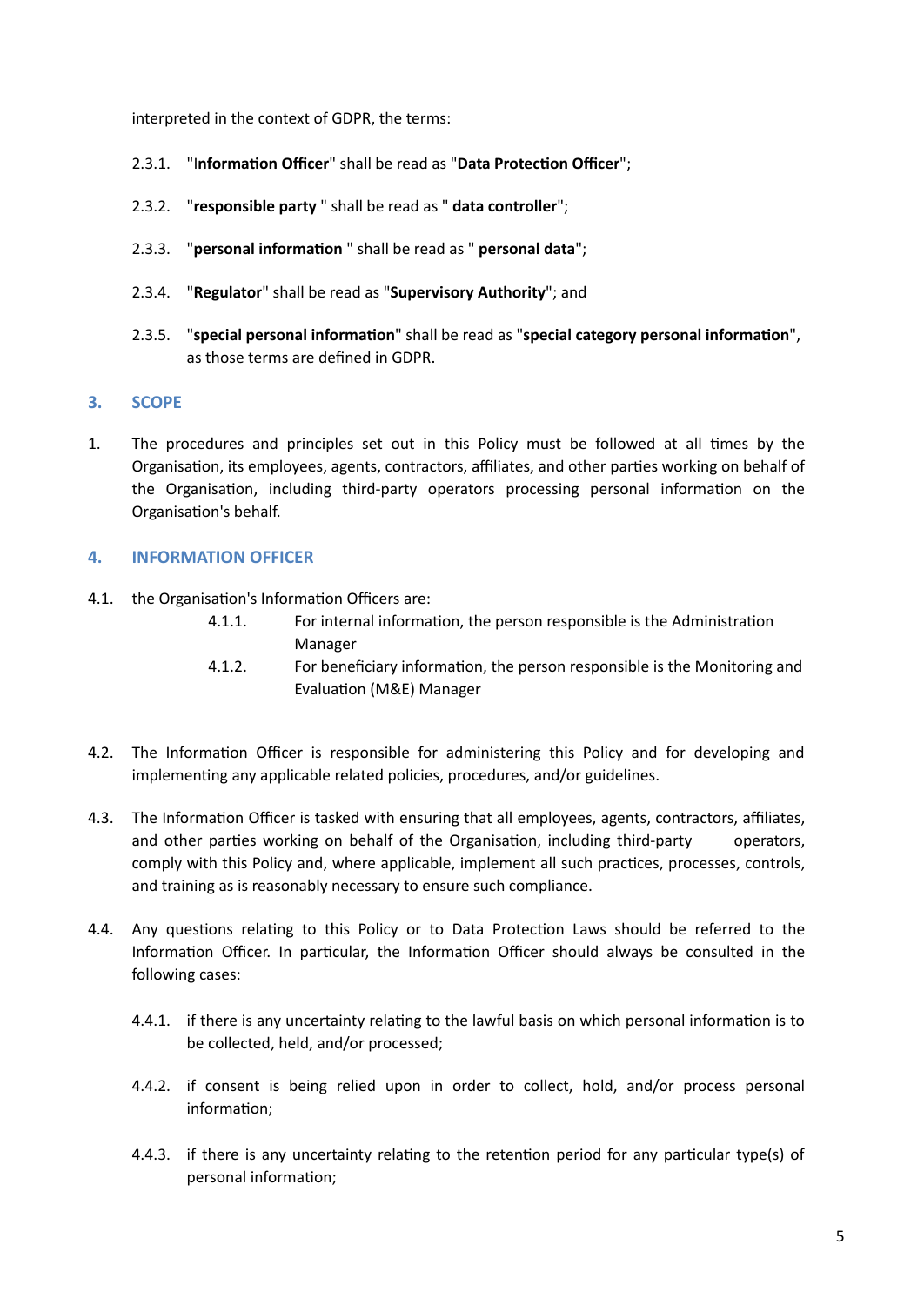- 4.4.4. if any new or amended privacy notices or similar privacy-related documentation are required;
- 4.4.5. if any assistance is required in dealing with the exercise of a data subject's rights (including, but not limited to, the handling of a subject's request/s);
- 4.4.6. if a personal information breach (whether suspected or actual) has occurred;
- 4.4.7. if there is any uncertainty relating to security measures (whether technical or organisational) required to protect personal information;
- 4.4.8. if personal information is to be shared with third parties (whether such third parties are acting jointly as responsible parties or operators);
- 4.4.9. if personal information is to be transferred outside of the country in which it is originally processed and there are questions relating to the legal basis on which to do so;
- 4.4.10. when any significant new processing activity is to be carried out, or significant changes are to be made to existing processing activities;
- 4.4.11. when personal information is to be used for purposes different to those for which it was originally collected;
- 4.4.12. if any automated processing, including profiling or automated decision-making, is to be carried out; or
- <span id="page-5-0"></span>4.4.13. if any assistance is required in complying with the law applicable to direct marketing.

#### **5. THE RIGHTS OF DATA SUBJECTS**

Data subjects have the right to have their personal information processed in accordance with the conditions for the lawful processing of personal information as referred to in [Chapter 3](https://popia.co.za/protection-of-personal-information-act-popia/chapter-3-2/) of POPI. The Organisation is committed to upholding the rights of data subjects, which rights include:

- 5.1. the right to be notified;
- 5.2. the right of access;
- 5.3. the right to rectification;
- 5.4. the right to correction, destruction or erasure;
- 5.5. the right to object to or restrict processing;
- 5.6. the right to data portability;
- 5.7. rights with respect to automated decision-making and profiling;
- 5.8. the right to complain to the Regulator; and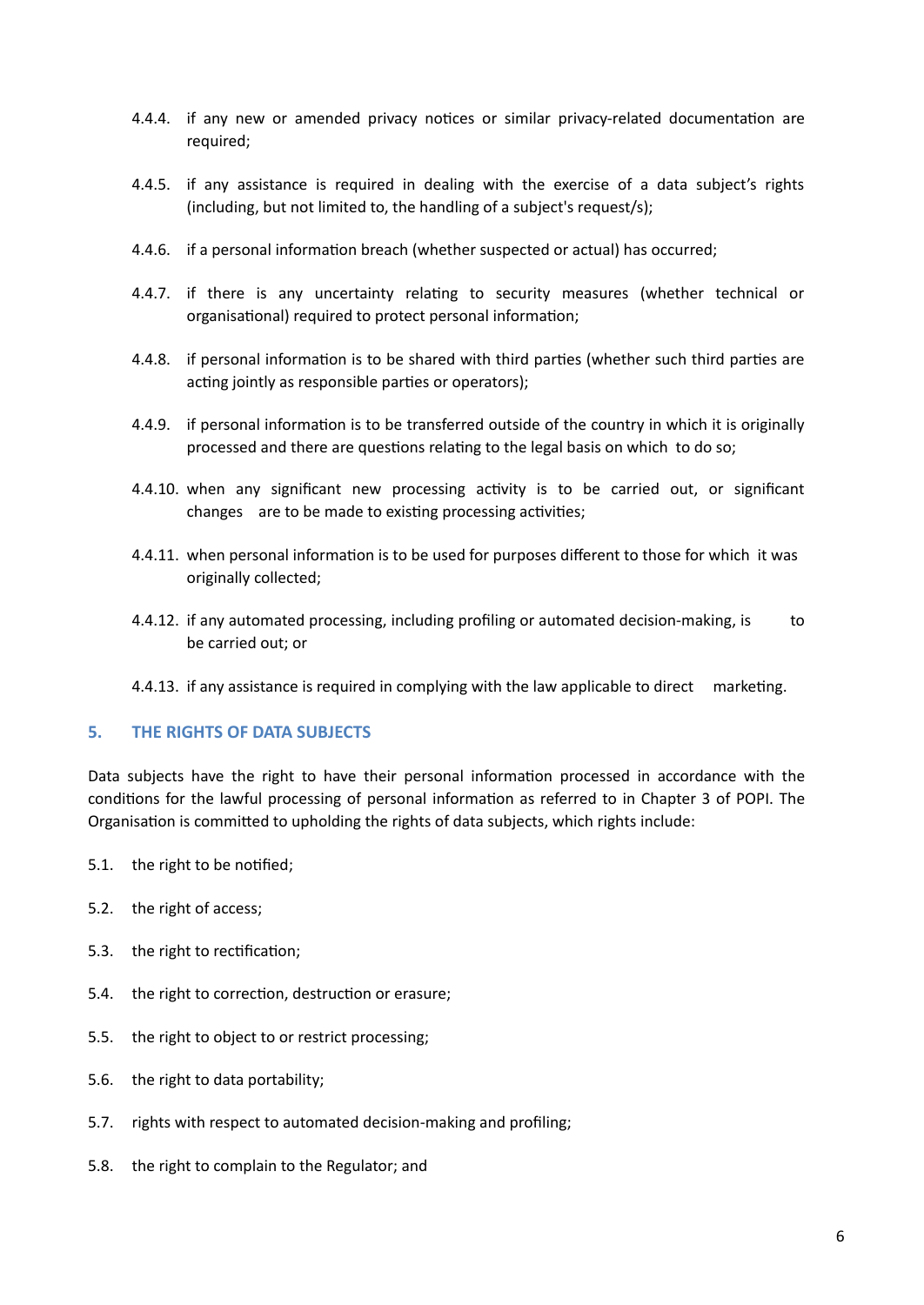5.9. the right to institute civil proceedings in relation to its personal information.

# <span id="page-6-0"></span>**6. DATA PROTECTION PRINCIPLES**

- 6.1. The Organisation is committed to promoting and upholding the conditions for the lawful processing of personal information as set out in POPI, being:
	- 6.1.1. accountability, as contemplated in section 8;
	- 6.1.2. processing limitation, as contemplated in sections  $9 12$ ;
	- 6.1.3. purpose specification, as contemplated in sections  $13 14$ ;
	- 6.1.4. further processing limitation, as contemplated in section 15;
	- 6.1.5. information quality, as contemplated in section 16;
	- 6.1.6. openness, as contemplated in sections  $17 18$ ;
	- 6.1.7. security safeguards, as contemplated in sections 19 22; and
	- 6.1.8. data subject participation, as contemplated in sections 23 25, of POPI.
- 6.2. Accordingly, the Organisation is committed to processing personal information only in a manner that:
	- 6.2.1. is lawful and transparent;
	- 6.2.2. is specified, explicit, and legitimate, and for a particular purpose;
	- 6.2.3. is relevant, and limited to what is necessary in relation to the purposes for which it is processed;
	- 6.2.4. is accurate;
	- 6.2.5. permits identification of data subjects for no longer than is necessary or in so far as permitted by Data Protection Law; and
	- 6.2.6. ensures appropriate security of the personal information, including protection against unauthorised or unlawful processing and against accidental loss, destruction, or damage, using appropriate technical or organisational measures.

#### <span id="page-6-1"></span>**7. PROCESSING OF PERSONAL INFORMATION**

- 7.1. The Organisation shall only process personal information if at least one of the following apply:
	- 7.1.1. the data subject (or a competent person, where the data subject is a child) consents to the processing;
	- 7.1.2. processing is necessary to carry out actions for the conclusion or performance of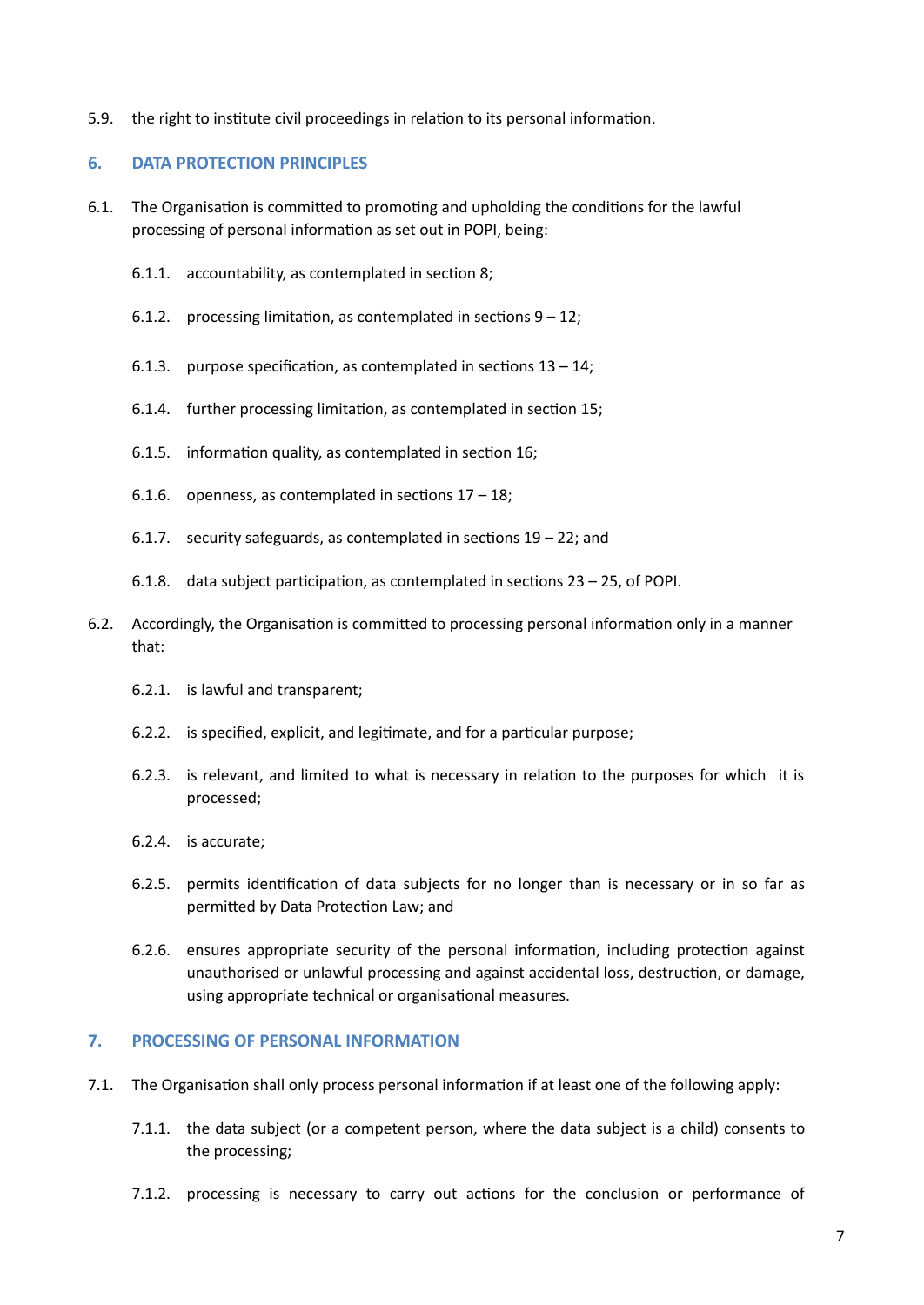a contract to which the data subject is party;

- 2. processing complies with an obligation imposed by law on the responsible party;
- 7.1.3. processing protects a legitimate interest of the data subject;
- 7.1.4. processing is necessary for the proper performance of a public law duty by a public body; and/or
- 7.1.5. processing is necessary for pursuing the legitimate interests of the responsible party or of a third party to whom the information is supplied.
- 7.2. No person must share any personal information (including any special personal information and/ or personal information belonging to a child) with the Organization unless they have the requisite consent from the relevant data subject to do so. Where a person transmits any personal information to the Organisation which belongs to a third party, that person warrants that they have obtained the requisite consent for the Organisation to process such information, and is responsible for notifying the Organisation immediately if such consent is withdrawn.

# <span id="page-7-0"></span>**8. PROCESSING OF SPECIAL PERSONAL INFORMATION**

The Organisation shall only process special personal information in accordance with the provisions of Part B of POPI. The processing of special personal information shall be lawful if at least one of the following applies:

- 8.1. processing is carried out with the consent of a data subject;
- 8.2. processing is necessary for the establishment, exercise or defence of a right or obligation in law;
- 8.3. processing is necessary to comply with an obligation of international public law;
- 8.4. processing is for historical, statistical or research purposes to the extent that:
	- 8.4.1. the purpose serves a public interest and the processing is necessary for the purpose concerned; or
	- 8.4.2. it appears to be impossible or would involve a disproportionate effort to ask for consent, and sufficient guarantees are provided for to ensure that the processing does not adversely affect the individual privacy of the data subject to a disproportionate extent;
- 8.5. information has deliberately been made public by the data subject; or
- 8.6. where applicable, the provisions of sections 28 to 33 of POPI, as the case may be, are complied with.

#### <span id="page-7-1"></span>**9. PROCESSING OF PERSONAL INFORMATION RELATING TO CHILDREN**

The Organisation shall only process personal information relating to a child in accordance with the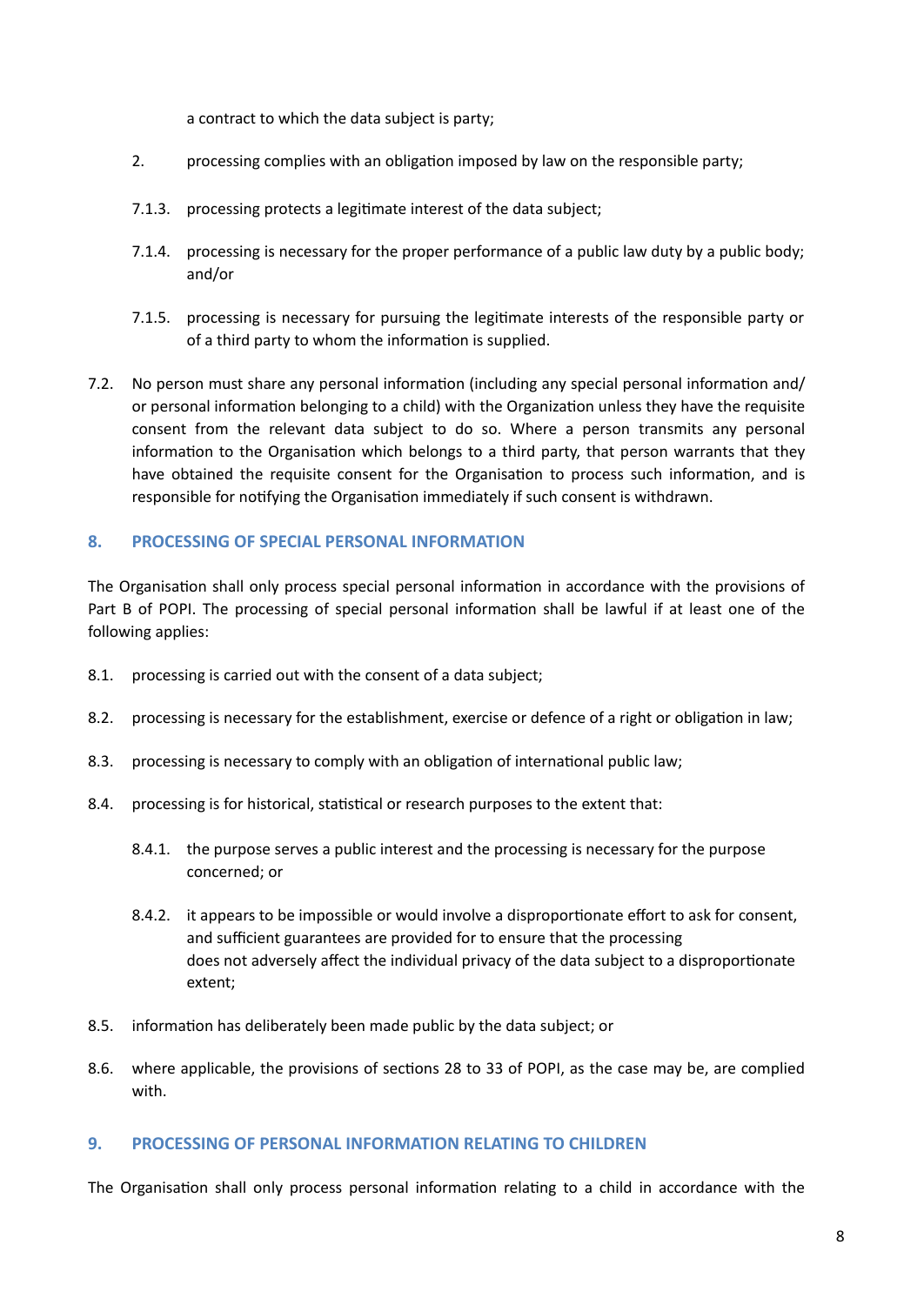provisions of Part C of POPI. The processing of personal information relating to a child shall be lawful if at least one of the following applies:

- 9.1. the processing is carried out with the prior consent of a competent [person;](https://popia.co.za/section-1-definitions/)
- 9.2. the processing is necessary for the establishment, exercise or defence of a right or obligation in law;
- 9.3. the processing is for historical, statistical or research purposes to the extent that:
	- 9.3.1. the purpose serves a public interest and the processing is necessary for the purpose concerned; or
	- 9.3.2. it appears to be impossible or would involve a disproportionate effort to ask for consent, and sufficient guarantees are provided for to ensure that the processing does not adversely affect the individual privacy of the [child](https://popia.co.za/section-1-definitions/) to a disproportionate extent; and/or
- 9.4. the relevant personal information has deliberately been made public by the [child w](https://popia.co.za/section-1-definitions/)ith the consent of a competent [person.](https://popia.co.za/section-1-definitions/)

# <span id="page-8-0"></span>**10. SPECIFIED, EXPLICIT, AND LEGITIMATE PURPOSES**

1. The Organisation only collects, processes, and holds personal information where there is a specified, explicit and legitimate purpose.

# <span id="page-8-1"></span>**11. ADEQUATE, RELEVANT, AND LIMITED DATA PROCESSING**

- 11.1. The Organisation will only collect and process personal information for and to the extent necessary for the specific purpose or purposes of which data subjects have been informed.
- 11.2. Examples of some of the personal information that the Organisation processes include:

#### 11.2.1. Employees / Prospective Employees:

- Name
- Contact details (including email address and contact number)
- Physical address
- Identity number
- Income tax number

# 11.2.2. Suppliers/Contractors:

**Name**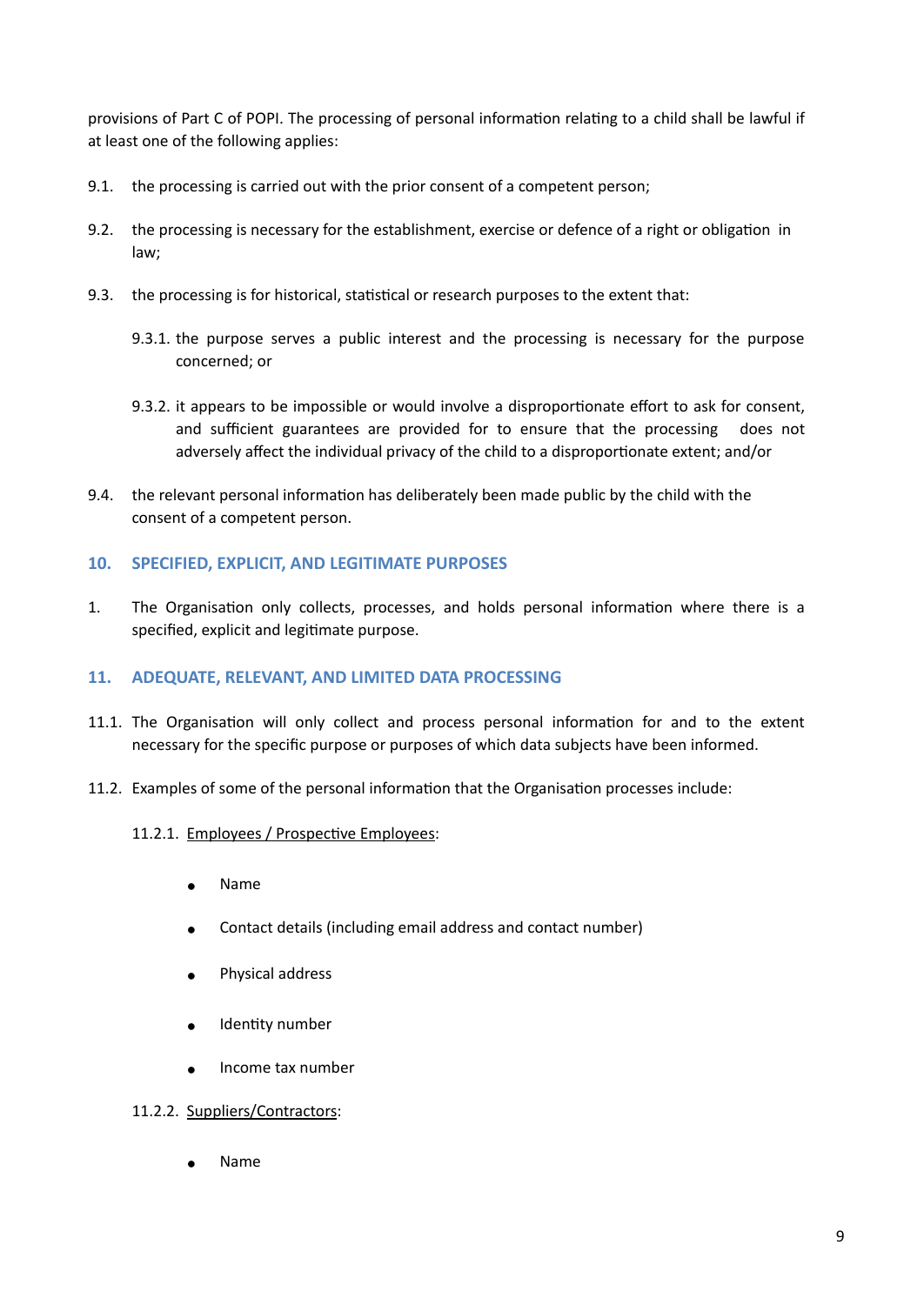- Contact details (including email address and contact number)
- VAT number
- Bank details (for payments)

# 11.2.3. Funders

- **Name**
- Contact details (including email address and contact number)

### 11.2.4. Beneficiaries/Project Participants:

- Name
- Contact details (including email address and contact number)
- Identity number
- Such other information as required for the relevant project, which may include special personal information and/or personal information relating to a child.
- 11.3. Employees, agents, contractors, or other parties processing personal information on behalf of the Organisation shall:
	- 11.3.1. collect personal information only to the extent required for the performance of their duties, and only in accordance with this Policy; and
	- 11.3.2. process personal information only when the performance of their duties requires it.

# <span id="page-9-0"></span>**12. ACCURACY OF PERSONAL INFORMATION**

- 12.1. The Organisation shall ensure that all personal information collected, processed, and held by the Organisation is kept accurate and up to date.
- 12.2. If any personal information is found to be inaccurate or out-of-date, all reasonable steps will be taken by the Organisation without delay to amend or erase that data, as appropriate.

# <span id="page-9-1"></span>**13. STORAGE AND RETENTION**

- 13.1. Personal data, is stored by the Organisation in the following ways and in the following locations:
	- 13.1.1. the Organisation's own servers, located in the Republic of South Africa;
	- 13.1.2. third-party servers, operated by, amongst others:
		- 13.1.2.1. Leave Board, located in the United States;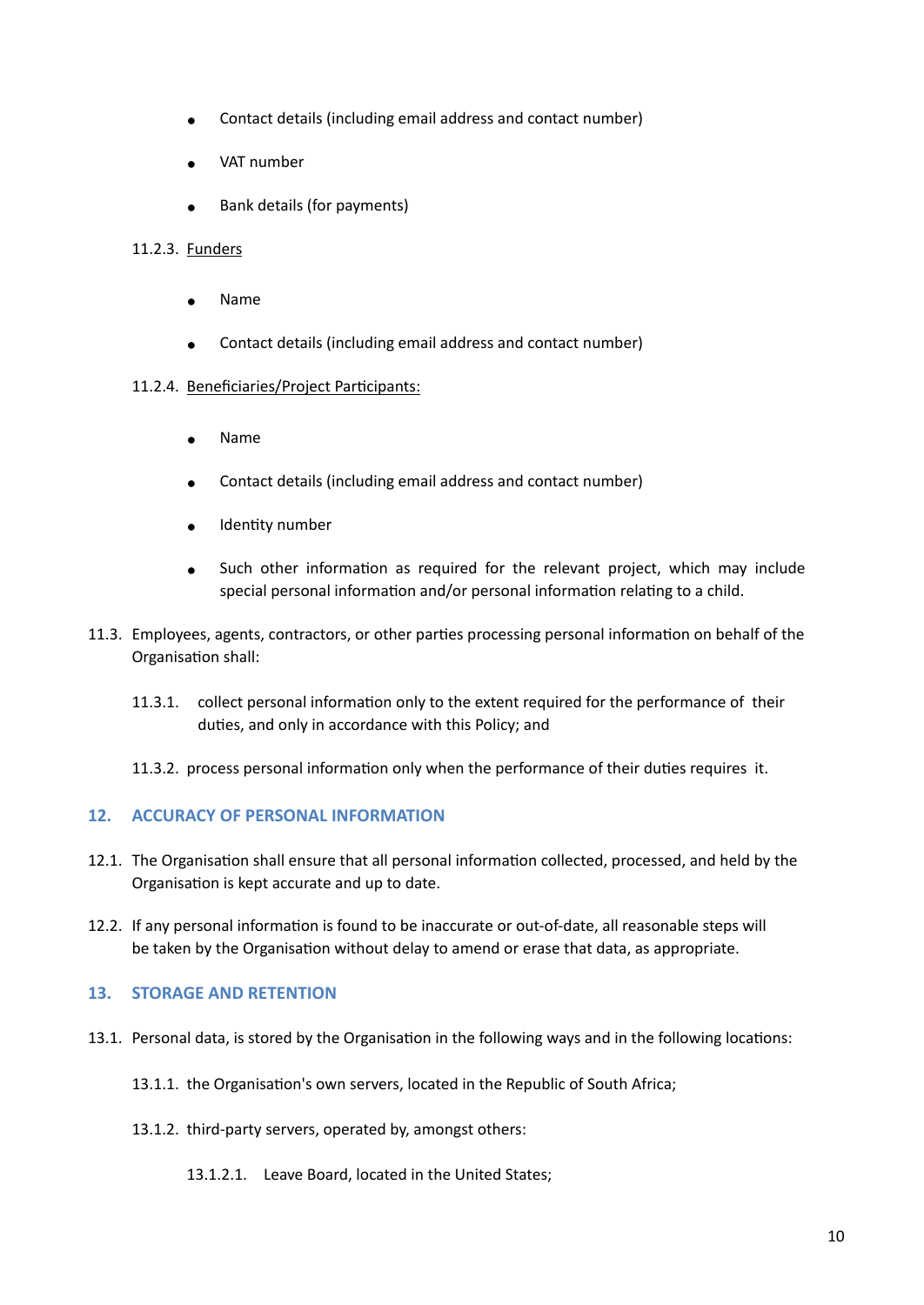- 13.1.2.2. G-drive, located in the United States;
- 13.1.2.3. Dropbox, located in the United States and, in certain instances, in Australia, Germany, Japan and the United Kingdom;
- 13.1.2.4. Mailchimp, located in the United States;
- 13.1.2.5. WhatsApp, located in the United States and in certain instances globally;
- 13.1.2.6. Microsoft SharePoint, located in the European Union;
- 13.1.2.7. Logistics Management System, located in the Republic of South Africa;
- 13.1.3. Computers permanently located at the Organisation's business premises;
- 13.2. The Organisation shall not keep personal information for any longer than is necessary considering the purpose for which that personal information was originally collected, held, and processed.
	- 13.3. When personal information is no longer required, it will either be de-identified, or all reasonable steps will be taken to erase or otherwise dispose of it without delay.

# <span id="page-10-0"></span>**14. SECURE PROCESSING**

- 14.1. The Organisation shall ensure that all personal information collected, held, and processed by it is kept secure and protected against unauthorised or unlawful processing and against accidental loss, destruction, or damage.
- 14.2. All technical and organisational measures taken to protect personal information shall be regularly reviewed and evaluated to ensure their ongoing effectiveness and the continued security of personal information.
- 14.3. The Organisation will adhere to the following guidelines to protect against the confidentiality, integrity, and availability of all personal information:
	- 14.3.1.only those with a genuine need to access and use personal information and who are authorised to do so may access and use it;
	- 14.3.2.personal information must be accurate and suitable for the purpose for which it is collected, held, and processed; and
	- 14.3.3.authorised users must always be able to access the personal information as required for the authorised purpose or purposes.

# <span id="page-10-1"></span>**15. ACCOUNTABILITY AND RECORD-KEEPING**

15.1. A data protection impact assessment shall be conducted if any processing of personal information presents a significant risk to the rights and freedoms of data subjects.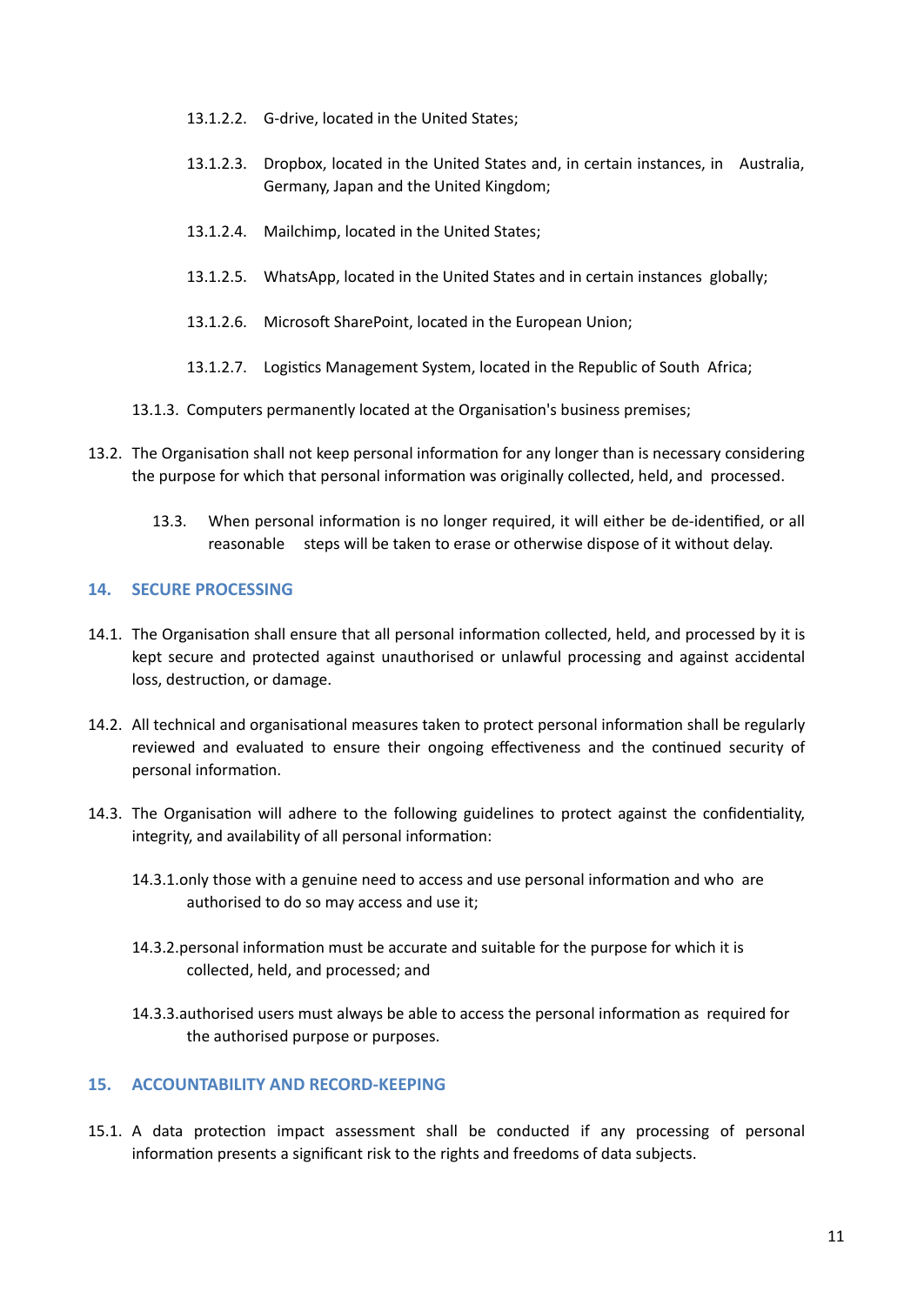- 15.2. The Organisation's data protection compliance shall be regularly reviewed and evaluated by the Information Officer.
- 15.3. The Organisation will keep adequate internal records in respect of the processing of personal information.

# <span id="page-11-0"></span>**16. DATA SUBJECT ACCESS**

- 16.1. Data subjects may, at any time, request the Information Officer to supply details as to the personal information which the Organisation holds about that data subject, what the Organisation is doing with that personal information, and why.
- 16.2. The Organisation does not charge a fee for the handling of normal requests. However, the Organisation reserves the right to charge reasonable fees for additional copies of information that has already been supplied to a data subject, and for requests that are manifestly unfounded or excessive, particularly where such requests are repetitive.

### <span id="page-11-1"></span>**17. RECTIFICATION OF PERSONAL INFORMATION**

- 17.1. Data subjects have the right to require the Organisation to rectify any of their personal information that is inaccurate or incomplete. The Organisation shall comply with such requests timeously.
- 17.2. In the event that any affected personal information has been disclosed to third parties, those parties shall be informed of any rectification that must be made to that personal information.

# <span id="page-11-2"></span>**18. ERASURE OF PERSONAL INFORMATION**

- 18.1. Data subjects have the right to request that the Organisation erases the personal information it holds about them in certain circumstances, for example, where the data subject withdraws its consent for the processing of its personal information.
- 18.2. Unless the Organisation has reasonable grounds to refuse to erase personal information, all requests for erasure shall be complied with timeously, and the data subject informed of the erasure.
- 3. In the event that any personal information that is to be erased in response to a data subject's request has been disclosed to third parties, those parties shall be informed of the erasure (unless it is impossible or would require disproportionate effort to do so).

#### **19. RESTRICTION OF PERSONAL INFORMATION PROCESSING**

- 19.1. A data subject may request that the Organisation ceases processing the personal information it holds about them. If a data subject makes such a request, the Organisation shall retain only the amount of personal information concerning that data subject (if any) that is necessary to ensure that the personal information in question is not processed further.
- 19.2. In the event that any affected personal information has been disclosed to third parties, those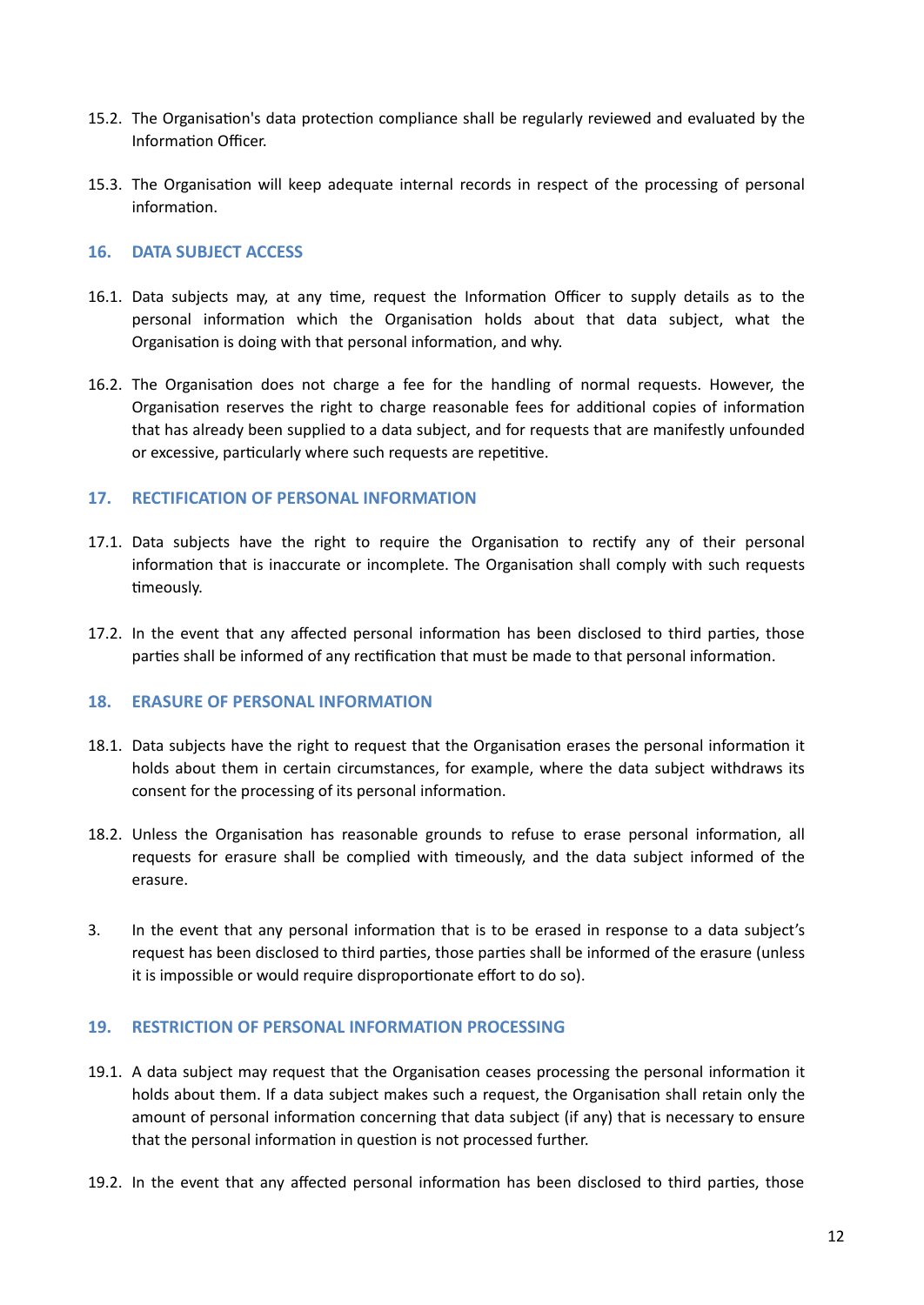parties shall be informed of the applicable restrictions on processing it (unless it is impossible or would require disproportionate effort to do so).

# <span id="page-12-0"></span>**20. DATA PORTABILITY**

1. Data subjects have the right to receive a copy of their personal information in the Organisation's possession in a structured, commonly used and machine-readable format, and to request its transmission to another entity.

# <span id="page-12-1"></span>**21. OBJECTIONS TO PROCESSING PERSONAL INFORMATION**

- 21.1. Data subjects have the right to object to the Organisation processing their personal information based on legitimate interests, for direct marketing (including profiling), and processing for research and statistics purposes.
- 21.2. Where a data subject objects to the Organisation processing their personal information based on its legitimate interests, the Organisation shall cease such processing immediately, unless it can be demonstrated that the Organisation's legitimate grounds for such processing override the data subject's interests, rights, and freedoms, or that the processing is necessary for the conduct of legal claims.
- 21.3. Where a data subject objects to the Organisation processing their personal information for direct marketing purposes, the Organisation shall cease such processing promptly.
- 21.4. Where a data subject objects to the Organisation processing their personal information for research and statistics purposes, the data subject must demonstrate grounds relating to his or her particular situation. The Organisation is not required to comply if the research is necessary for the performance of a task carried out for reasons of public interest.

# <span id="page-12-2"></span>**22. DIRECT MARKETING**

- 22.1. The Organisation shall obtain a data subject's prior consent for direct marketing (including email and text messaging), and shall not approach a data subject more than once for the purpose of obtaining their consent to direct marketing.
- 22.2. If a data subject objects to direct marketing, the Organisation shall comply with the request promptly.
- 22.3. The Organisation will not approach a data subject for purposes of direct marketing if that data subject has previously withheld consent.

# <span id="page-12-3"></span>**23. TECHNICAL AND ORGANISATIONAL SECURITY MEASURES**

- 23.1. Where possible, the following technical and organisational measures shall be implemented to protect the security of personal information:
	- 23.1.1. appropriate firewalls anti-virus protections shall be implemented and regular malware scans shall be conducted;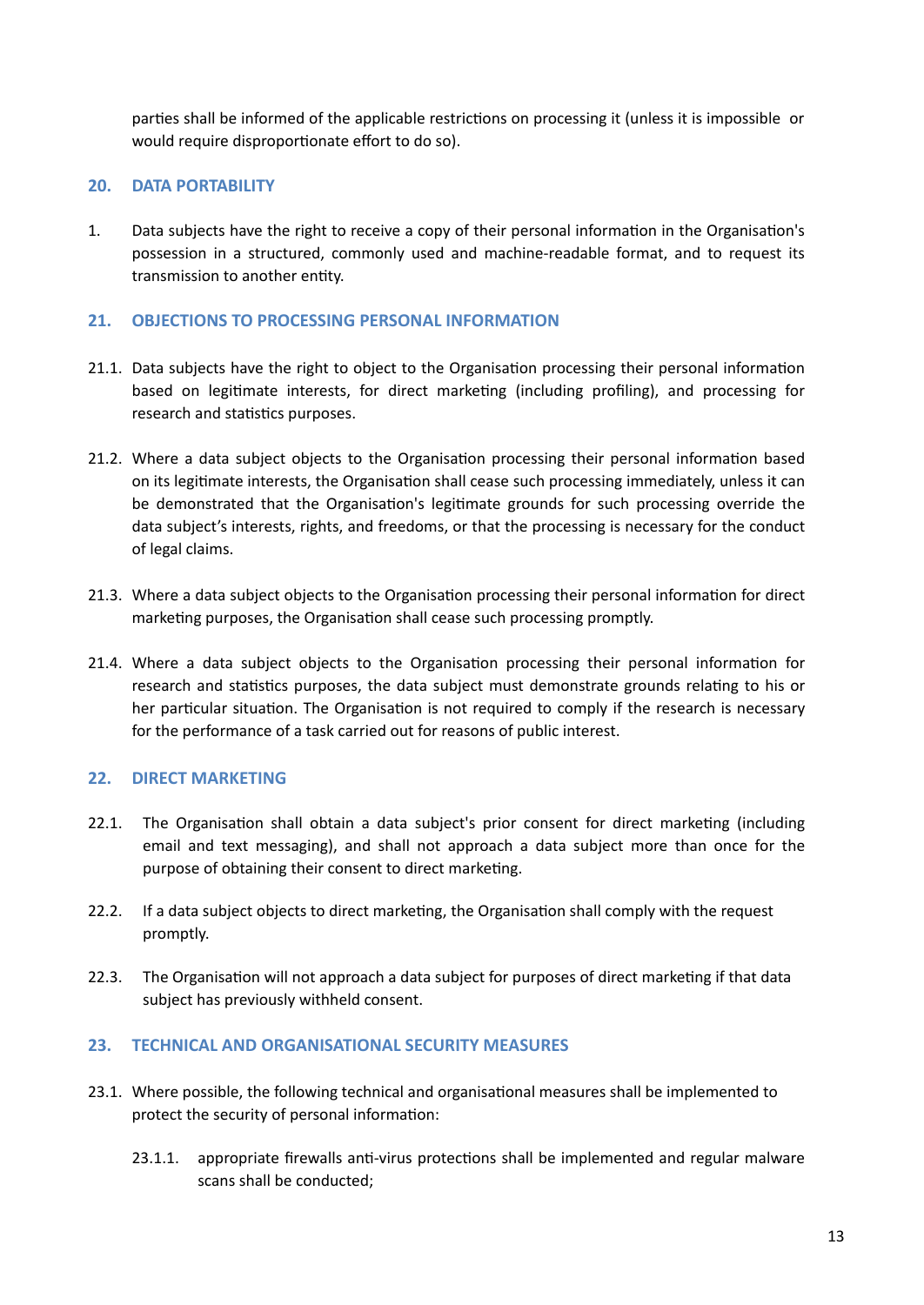- 23.1.2. emails containing personal information must be marked "confidential";
- 23.1.3. personal information should only be transmitted over secure networks;
- 23.1.4. personal information shall not be transmitted over a wireless network if there is a reasonable wired alternative;
- 23.1.5. all personal information transferred physically should be transferred in a suitable container and marked "confidential";
- 23.1.6. all hardcopies of personal information, along with any electronic copies stored on physical media shall be stored securely and appropriate access control measures shall be implemented;
- 23.1.7. no personal information shall be shared informally, and if access is required in respect of any personal information, such access should be requested in writing;
- 23.1.8. no personal information shall be transferred to any employees, agents, contractors, or other parties, whether such parties are working on behalf of the Organisation or not, without prior authorisation;
- 23.1.9. personal information shall be handled with care at all times and should not be left unattended;
- 23.1.10. all electronic copies of personal information shall be stored securely using passwords and where appropriate, encrypted;
- 23.1.11. all passwords used to protect personal information shall be changed regularly;
- 23.1.12. no passwords shall be written down or shared. If a password is forgotten, it must be reset using the applicable method; and
- 23.1.13. no unauthorised software may be installed on any computer or device owned by the Organisation, without prior written approval from the Information Officer.
- 23.1.14. all employees and other parties working on behalf of the Organisation shall be bound to comply with the Data Protection Laws and this Policy;
- 23.1.15. all employees and other parties handling personal information on behalf of the Organisation shall exercise care and caution when discussing any work relating to personal information;
- 23.1.16. the methods of collecting, holding, and processing personal information shall be regularly evaluated and reviewed by the Information Officer; and
- 23.1.17. all agents, contractors, or other parties handling personal information on behalf of the Organisation shall ensure that all persons who have access to such personal information are held to the same degree of care as contemplated in this Policy.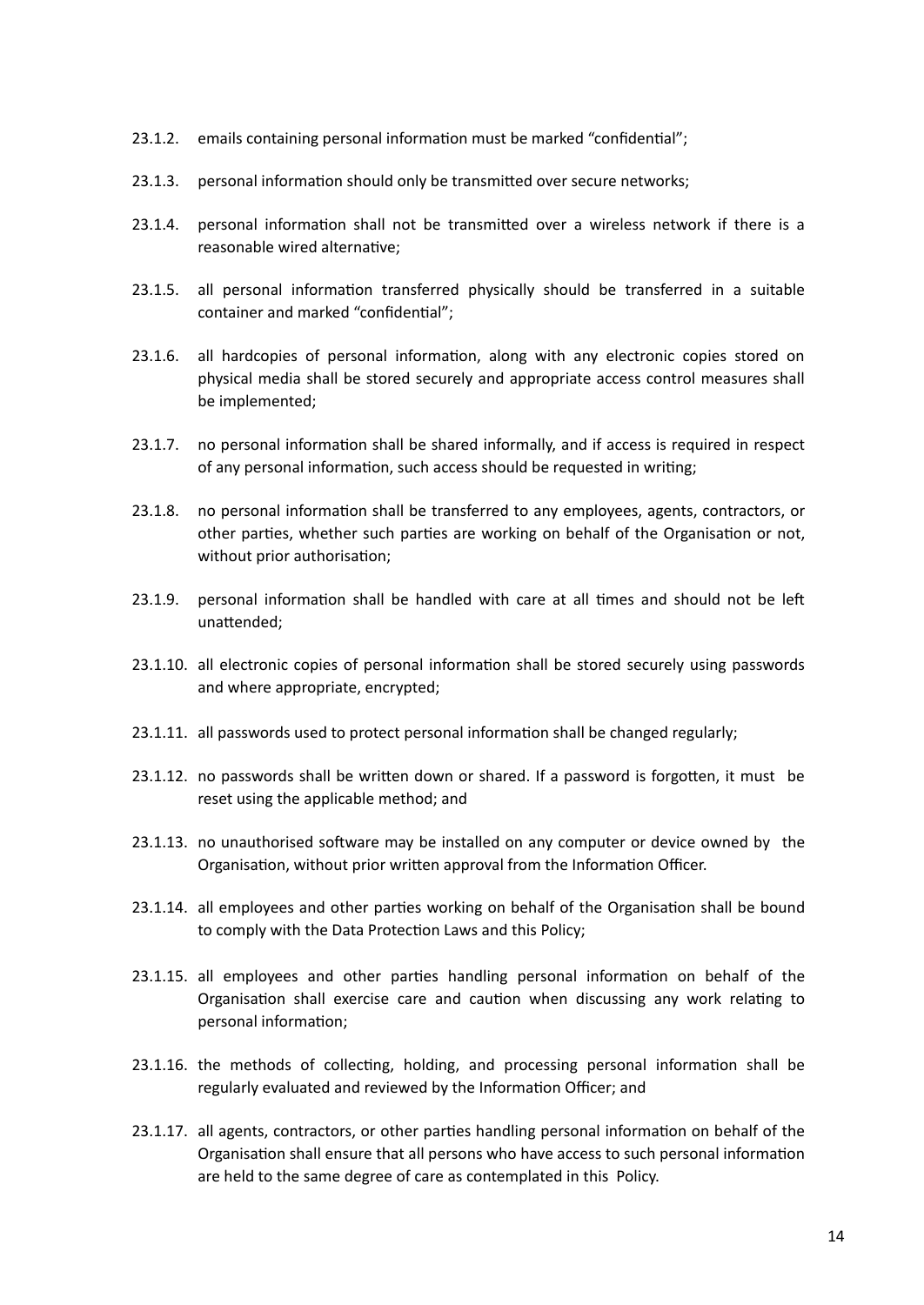23.2. Where any agent, contractor or other party handling personal information on behalf of the Organisation fails in their obligations under the Data Protection Laws and/or this Policy, that party shall indemnify and hold harmless the Organisation against any costs, liability, damages, loss, claims or proceedings which may arise out of that failure.

# <span id="page-14-0"></span>**24. TRANSFERRING PERSONAL DATA TO ACROSS BORDERS**

The Organisation may, from time to time, transfer personal information to countries outside of the country in which the personal information was collected, but only where one of the following principles applies:

- 24.1. the third party who is the recipient of the information is subject to a law, binding corporate rules or binding agreement which provide an adequate level of protection that:
	- 24.1.1. effectively upholds principles for reasonable processing of the information that are substantially similar to the conditions for the lawful processing of personal information relating to a data subject who is a natural [person](https://popia.co.za/section-1-definitions/) and, where applicable, a juristic [person;](https://popia.co.za/section-1-definitions/) and
	- 24.1.2. includes provisions, that are substantially similar to this section, relating to the further transfer of personal information from the recipient to third parties who are in a foreign country;
- 24.2. the data subject consents to the transfer;
- 24.3. the transfer is necessary for the performance of a contract between the data subject and the responsible party, or for the implementation of pre-contractual measures taken in response to the data subject's request;
- 24.4. the transfer is necessary for the conclusion or performance of a contract concluded in the interest of the data subject between the responsible party and a third party; or
- 24.5. the transfer is for the benefit of the data subject, and:
	- 24.5.1. it is not reasonably practicable to obtain the consent of the data subject to that transfer;
	- 24.5.2. if it were reasonably practicable to obtain such consent, the data subject would be likely to give it.

#### <span id="page-14-1"></span>**25. PERSONAL INFORMATION BREACH NOTIFICATION**

- 25.1. All personal information breaches must be reported immediately to the Organisation's Information Officer.
- 25.2. If an employee, agent, contractor, or other party working on behalf of the Organisation becomes aware of or suspects that a personal information breach has occurred, they shall